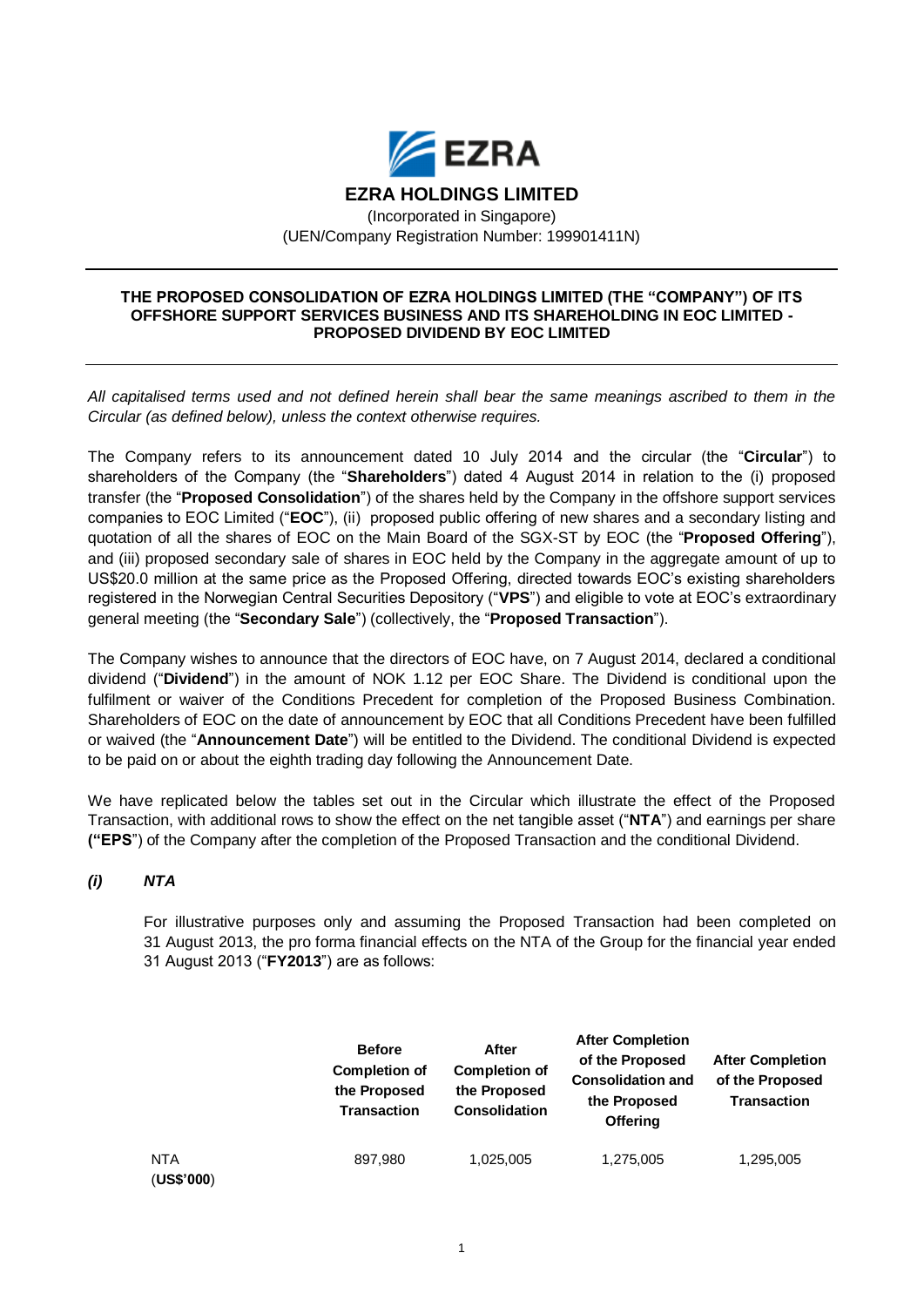| NTA after effects from<br>Dividend <sup>(1)</sup><br>(US\$'000)        | 897,980 | 1,006,334 | 1,256,334 | 1,276,334 |
|------------------------------------------------------------------------|---------|-----------|-----------|-----------|
| NTA per share<br>(U.S. cents)                                          | 92      | 105       | 131       | 133       |
| share after<br>NTA<br>per<br>effects from Dividend (1)<br>(U.S. cents) | 92      | 103       | 129       | 131       |

#### **Notes:**

(1) Based on assumed dividend of US\$9.2 million from EOC based on Ezra's 45.7% shareholding interest in EOC.

# *(ii) EPS*

For illustrative purposes only and assuming that the Proposed Transaction had been completed on 1 September 2012, the pro forma financial effects on the EPS for FY2013 are as follows:

|                                                                                                                                         | <b>Before</b><br><b>Completion of</b><br>the Proposed<br><b>Transaction</b> | After<br><b>Completion of</b><br>the Proposed<br><b>Consolidation</b> | <b>After Completion</b><br>of the Proposed<br><b>Consolidation and</b><br>the Proposed<br><b>Offering</b> | <b>After Completion</b><br>of the Proposed<br><b>Transaction</b> |
|-----------------------------------------------------------------------------------------------------------------------------------------|-----------------------------------------------------------------------------|-----------------------------------------------------------------------|-----------------------------------------------------------------------------------------------------------|------------------------------------------------------------------|
| Net profit attributable to<br>ordinary shareholders of<br>the Company (US\$'000)                                                        | 53,649                                                                      | 77,842                                                                | 53,823                                                                                                    | 51,553                                                           |
| Net profit attributable to<br>ordinary shareholders of<br>the<br>Company<br>after<br>effects from Dividend <sup>(2)</sup><br>(US\$'000) | 53,649                                                                      | 70,049                                                                | 46,030                                                                                                    | 43,760                                                           |
| Basic EPS <sup>(1)</sup>                                                                                                                |                                                                             |                                                                       |                                                                                                           |                                                                  |
| Number of issued Shares<br>(000)                                                                                                        | 974,032                                                                     | 974,032                                                               | 974,032                                                                                                   | 974,032                                                          |
| Basic EPS (U.S. cents)                                                                                                                  | 5.51                                                                        | 7.99                                                                  | 5.53                                                                                                      | 5.29                                                             |
| Basic EPS after effects<br>from Dividend <sup>(2)</sup><br>(U.S. cents)                                                                 | 5.51                                                                        | 7.19                                                                  | 4.73                                                                                                      | 4.49                                                             |

### **Notes:**

(1) The calculation of basic EPS is based on the net profit attributable to ordinary shareholders of the Company.